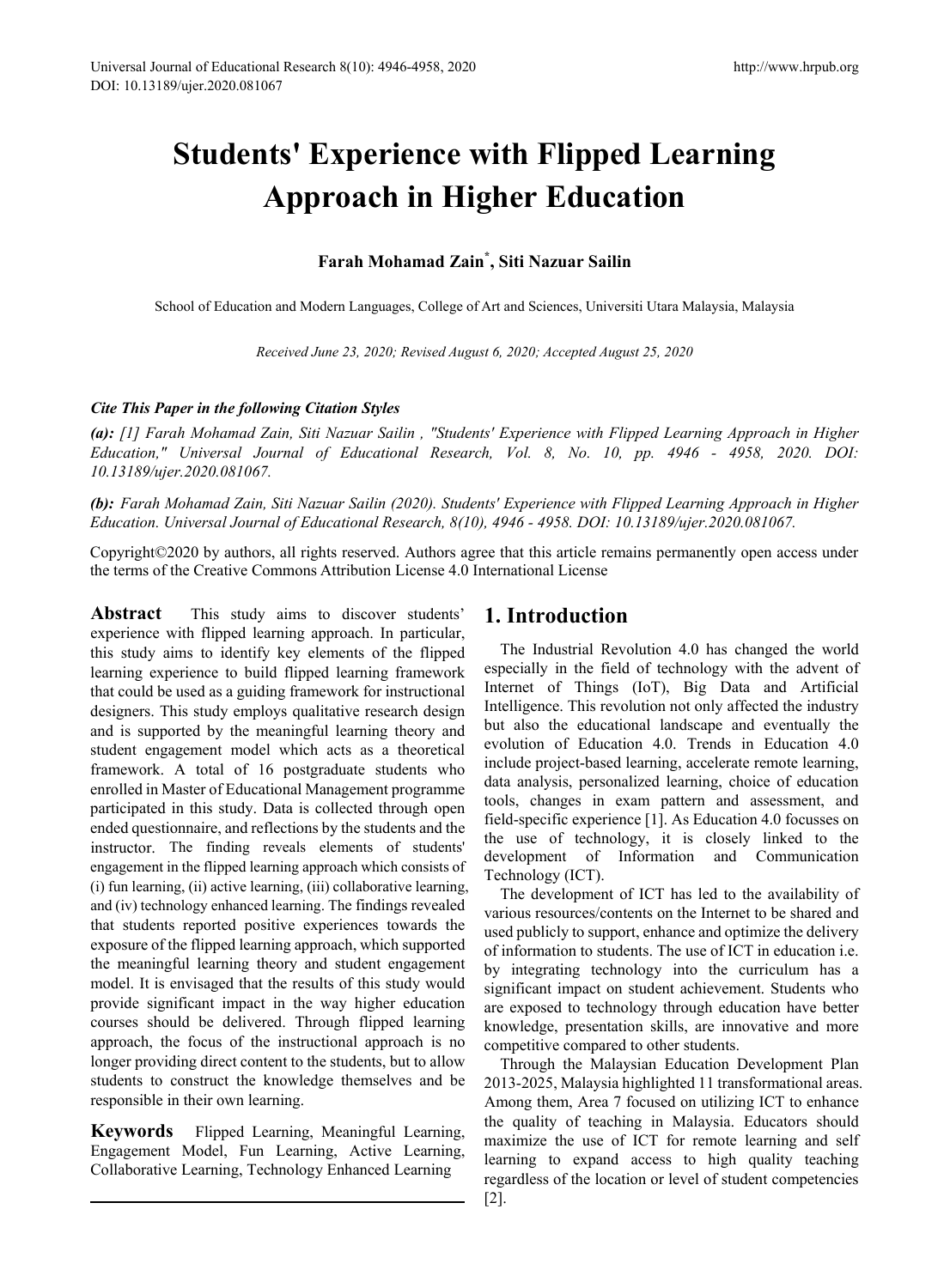#### **1.1. Theoretical Framework**

The theoretical framework adopted for this study is based on the meaningful learning theory within the constructivism perspectives [3][4]. This theory illustrates that meaningful learning is resulted from the experience and active involvement of students [5], construction of knowledge [6] and it engages complex cognitive structures within the brain [7]. In order for meaningful learning to take place, students need to be involved in the learning process where they will learn through their personal experiences. The role of educators is to facilitate learning and to ensure students are actively engaged in the student centered learning process. Through flipped learning, students are expected to experience learning through digital technologies, engage in discussions, participate in group activities, share experiences and implement self-learning.

There are five elements in the meaningful learning theory that are active, constructive, intentional, authentic, and cooperative [3] [4]. Research in education has shown that students successfully learn through active engagement with the help of technology-based materials and activities [8][9][6]. Flipped learning is an ideal approach to achieving active, constructive, intentional, cooperative and authentic tasks using Web 2.0 tools such as Nearpod, Quizizz and EdPuzzle.

Research also suggests that student engagement allows students not only to focus on students' action, but also develop their feelings and engage with their thoughts. Student engagement essentially requires physical as well as psychological participation [10]. [11] defined student engagement as "the intensity and emotional quality of children's involvement in initiating and carrying out learning activities" (p.572). There are three dimensions of student engagement model, namely behavioural engagement, cognitive engagement and affective engagement [12][13]. The characteristics of each dimension are simplified in Table 1 below.

**Table 1.** Dimensions of Student Engagement Model (Adapted from [14][12][13])

| Engagement                        | <b>Component of Engagement</b>              |
|-----------------------------------|---------------------------------------------|
| Behavioral Engagement<br>(Action) | Participation, effort, attention, conduct   |
| Cognitive Engagement              | Will, skills & strategies, self-regulation, |
| (Thought)                         | deep learning                               |
| Affective Engagement              | Positive emotion, belonging, social         |
| (Feeling)                         | support, personal growth                    |

Active participation and overall student engagement in an activity have been identified as key determinants of behavioral engagement [15]. Active participation includes participating in university-sponsored activities, attending lectures and contributing ideas during lectures, completing assigned tasks, and allocating time for additional activities [16]. Students are also more inclined to engage in the teaching and learning process when the activities are challenging, enriching, and are able to extend their abilities

[17]. Studies have demonstrated activities that emphasize high-level thinking skills such as analyzing, synthesizing and assessing attract students to engage actively [18]. In addition, positive emotions are also often associated with student engagement and performance [19]. Enjoyment of learning can improve student engagement by maintaining cognitive resources; focus on learning tasks; promote curiosity and intrinsic motivation; and having positive effects on students' self-regulation [19].

# **2. Literature Review**

#### **2.1. Flipped Learning Approach**

Flipped learning also known as 'reversed teaching', 'blended learning' and 'inverted classroom' and 'flipped classroom' [20][21]. According to [22], flipped learning is an instructional strategy in which direct instruction moves from the group learning space to the individual learning space, turning the resulting group space into an immersive learning environment where the instructor guides students in applying concepts and creatively involving them in the subject matter, while [23] used reversed teaching as a teaching practice that reverses the traditional teaching so that students learn new content at home, and class time is used for "homework," that is, working on problems. Blended learning, on the other hand is a combination of online and face-to-face teaching. Flipped learning is therefore a subset of blended learning [24]. Flipped learning encompasses any use of Internet technology to leverage the learning activities in a classroom, so instructor can spend more time interacting with students [25].

Flipped learning was popularized by [26]. Flipped learning is a pedagogical approach in which teaching and learning that is commonly practiced in lecture halls is reversed or inverted and performed outside of lecture halls [26]. Flipped learning is a teaching strategy that focus on collaborative activities (hands-on) [27]. Short videos are first viewed by students before the class. Meanwhile during the class, the instructor focuses on encouraging 4C's activities, namely critical thinking & problem solving, communication, collaboration and creativity [28] [29]. Post-lecture is focused on reflective writing. Therefore, the main aim of this new learning approach is to prepare students before class [30] and during the course through activities that enhance the quality of face to face [31].

Flipped learning consists of three phases, (1) pre-class (2) in-class (3) post-class. Pre-class are activities that students perform before they enter the classroom. In-class are activities implemented during the class hours to support collaborative learning, constructivism and encourage student-centered learning. Post-class refers to activities after the class hours in which students have to reflect on the learning experience during in class. This activity support reflective learning by encouraging students to develop critical skill based on their learning experiences (figure 1).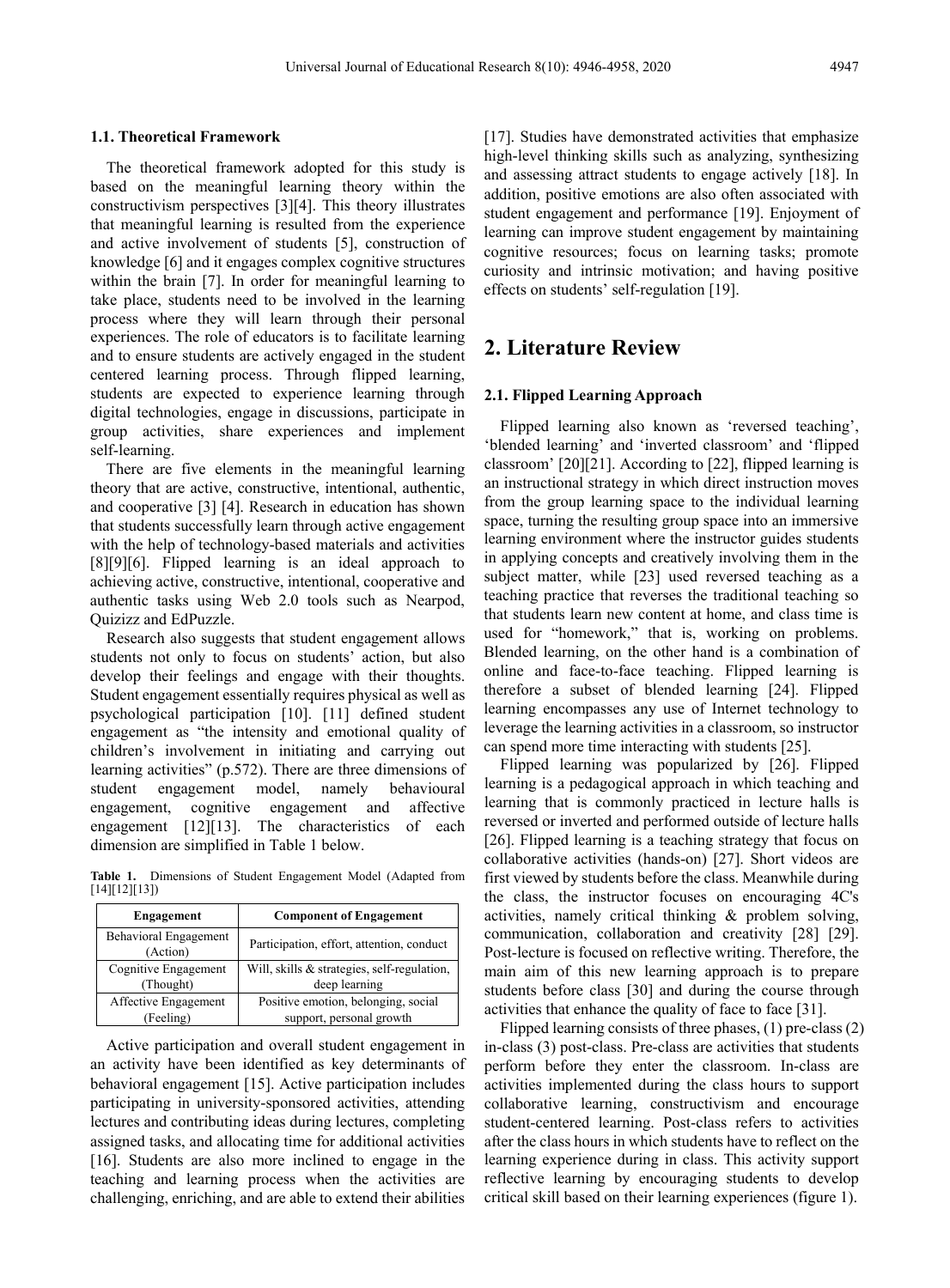

**Figure 1.** Flipped Learning Approach

The uniqueness of the flipped learning approach is the emphasize on the widespread use of technology. For example, the use of online video is relatively simple to introduce students to the topics that will be learned. In addition, there are several web 2.0 tools available that are able to help instructors to create their own teaching videos. This enables instructors to use their time more effectively in the classroom by engaging students in practical activities in the classroom. It has been proven that student engagement during in class activities lead to better long-term retention [32]. The Horizon reports of higher education highlighted the flipped learning approach as one of the six important developments in Educational Technology for Higher Education in the category of digital strategies [33].

#### **2.2. Flipped Learning Model**

Researchers have developed a variety of flipped learning models, including flipped mastery models [26], flipped classroom model [34], FLIPPED model [35], Flipped classroom framework [36] and FLIP model [22]. There are also flipped learning models that have been developed based on student-centered learning such as active learning [27], peer-assisted learning [37] and collaborative learning [26]. In addition, Bloom's Taxonomy for cognitive

learning is also associated with flipped learning where low-level thinking skills such as memorizing and understanding are achieved at home while high-level thinking skills such as applying, analyzing, evaluating and creating are acquired during lectures [38].

Several studies have studied the components of the models above and are mainly focused on quantitative analysis or merely explaining the features of the flipped learning in general. More investigation is required, especially from the perspectives of students' experience.

#### **2.3. Traditional Learning**

[39] classifies traditional learning as methods which uses textbooks and teaching through lectures. [40] states that the amenities in the traditional learning is equipped with rows of chairs and desks along with a chalkboard in front of it. According to [41], teaching and learning is traditionally a 'chalk and talk' method or one which uses transparency paper (OHP), while the medium used include printed books. [42] argues that traditional learning lack of the use of technology. The traditional learning approach poses several problems. Among these are lectures that may be ineffective and students are unable to think beyond their knowledge and ability [43]. Additionally, there is lack of interaction between teachers and students, or between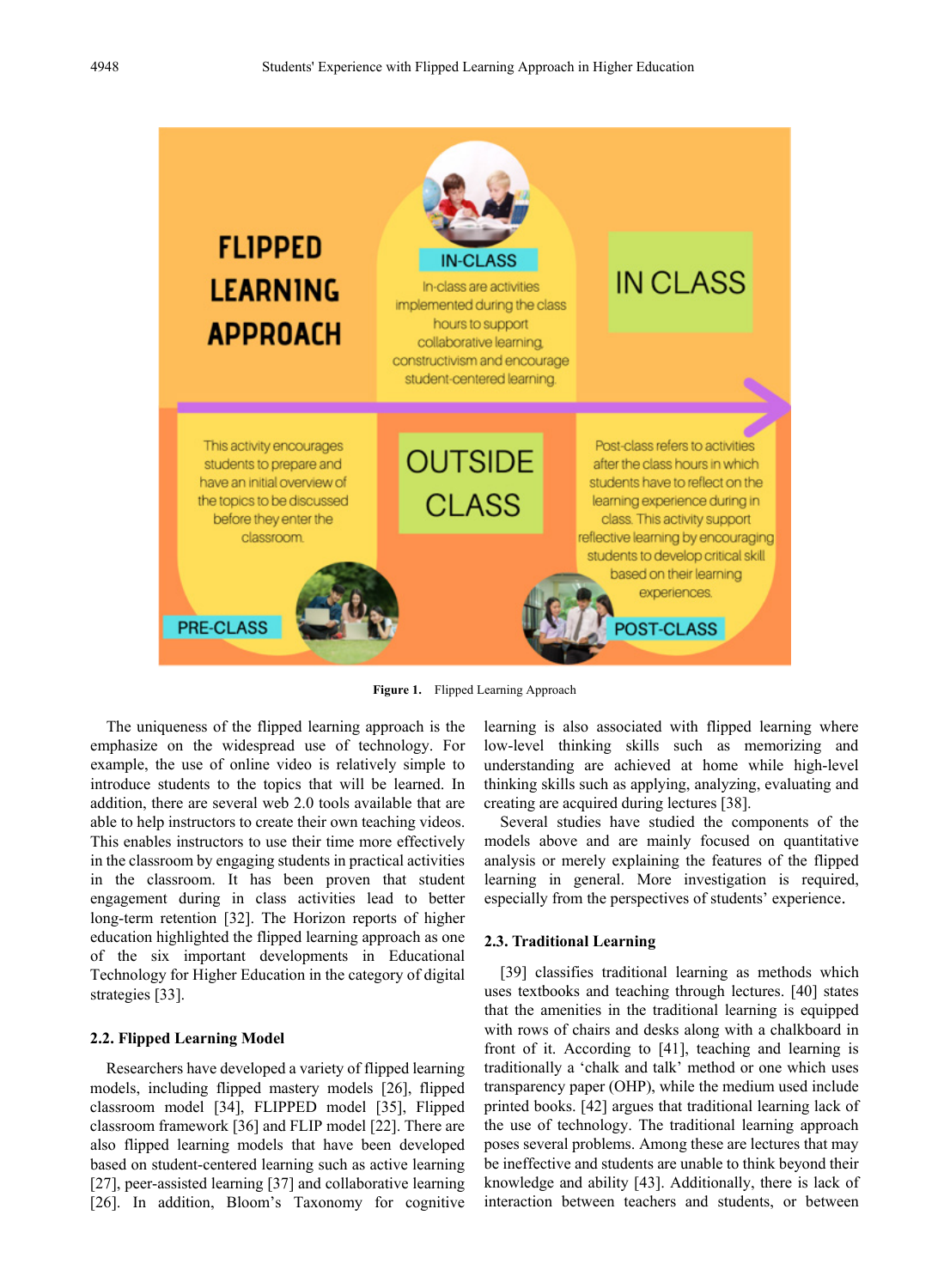students with other students. As a result, learning becomes uninteresting, driven by teacher talk, and depends heavily on textbooks. However, the combination of traditional learning and online learning in the teaching and learning process is particularly beneficial to students.

#### **2.4. Comparison of Flipped Learning and Traditional Learning**

There are various studies which had investigated the effectiveness of the flipped learning approach[44] [45] [46] and most of these studies examined the extent to which this approach impact students learning performance [47]. Analysis of the literature demonstrated mixed results. [48] reported that the flipped learning approach produced better retention than traditional learning approach while proving that students were satisfied with the approach. This is supported by [49] and [45]. In addition, students also acquire higher levels of innovation and collaboration skills than students in traditional settings [26]. The flipped learning approach also aims to increase student engagement during lectures [50].

Previous studies have demonstrated that flipped learning is effective in improving student's retention compared to traditional lectures [51] [52]. According to [53], students prefer and are more likely to favor flipped learning compared to traditional learning. Additionally, students are more prepared when they come to class after watching the video (pre-class) [54]. If the flipped learning is well designed, the interaction between student and instructor will increase [55]. [56] argued that flipped learning can contribute to student engagement, group-based skills, student personal guidance, discussions and creative freedom. [57] believes that flipped learning is effective in helping students learn content and improve self-efficacy when learning independently.

Innovative learning environment and teaching strategies are important factors in enhancing student achievement through learning activities. Therefore, the main goal of the flipped learning is to improve student achievement by focusing on in-class activities that encourage critical thinking rather than focusing solely on lectures in class [58].

Previous studies also found various outcomes related to flipped learning. The majority of studies compared the effectiveness of flipped learning with traditional approach [59] [60] [61]. [61] discovered that student achievement improved after being introduced to flipped learning compared to traditional approach. [62] found no difference in students' academic performance when using both approaches. However, students exposed to the flipped learning are more willing to participate in the classroom and collaborate with other students to enhance their comprehension [63]. This approach also tends to attract students attention for longer periods of time because on average, students are only able to pay attention for only 10

minutes. In addition, through the flipped learning, interactive activities can increase the student's duration of concentration [59].

There are previous studies which show that the flipped learning approach is not effective. For example, [64] reported that students who follow the flipped learning are dissatisfied with the structure of the student-oriented lecture. In addition, too many learning activities provided using the flipped learning contribute to dissatisfaction among students as they lack experience and time constraints [65]. [44] has also found this approach to be ineffective and associated this towards the weakness in content selection (video) [66] [67] and confusion with the unusual approach [63].

In response to the inconsistencies in the previous studies regarding the effectiveness of both approaches, this present study aims to explore students' flipped learning experiences more deeply through qualitative study to get some insights into developing flipped learning framework to guide instructors for more effective integration of flipped learning.

#### **2.5. Purpose and Rationale of the Study**

In Malaysia, several studies have recently been carried out on the different implementations of the flipped learning in local universities [68][69]. Most of the research has focused on the recommended techniques and educational tools for flipping a classroom and the resulting perceptions of the instructor and students. However, there are limitations in effectively redesigning existing university lectures into flipped learning based solely on meaningful learning theory and their effects. Even though the classes deal with the same learning content, they need to be designed and applied to different types of flipped learning in accordance with the characteristics of subjects, learners, and instructors as well as the teaching approach of the previous class.

This study, therefore, attempts to achieve the following objectives:

- 1. to explore student experience in using flipped learning approach
- 2. to identify the essential elements of students' engagement to develop a flipped learning framework

# **3. Methodology**

#### **3.1. Participants of the Study**

The sample of this study consists of Master of Education Management students undertaking the Quality Management in Education course offered during the A181 academic semester of the 2018/2019 session. A total of 16 students enrolled in this course and all were voluntarily involved in this study. Participants were purposely selected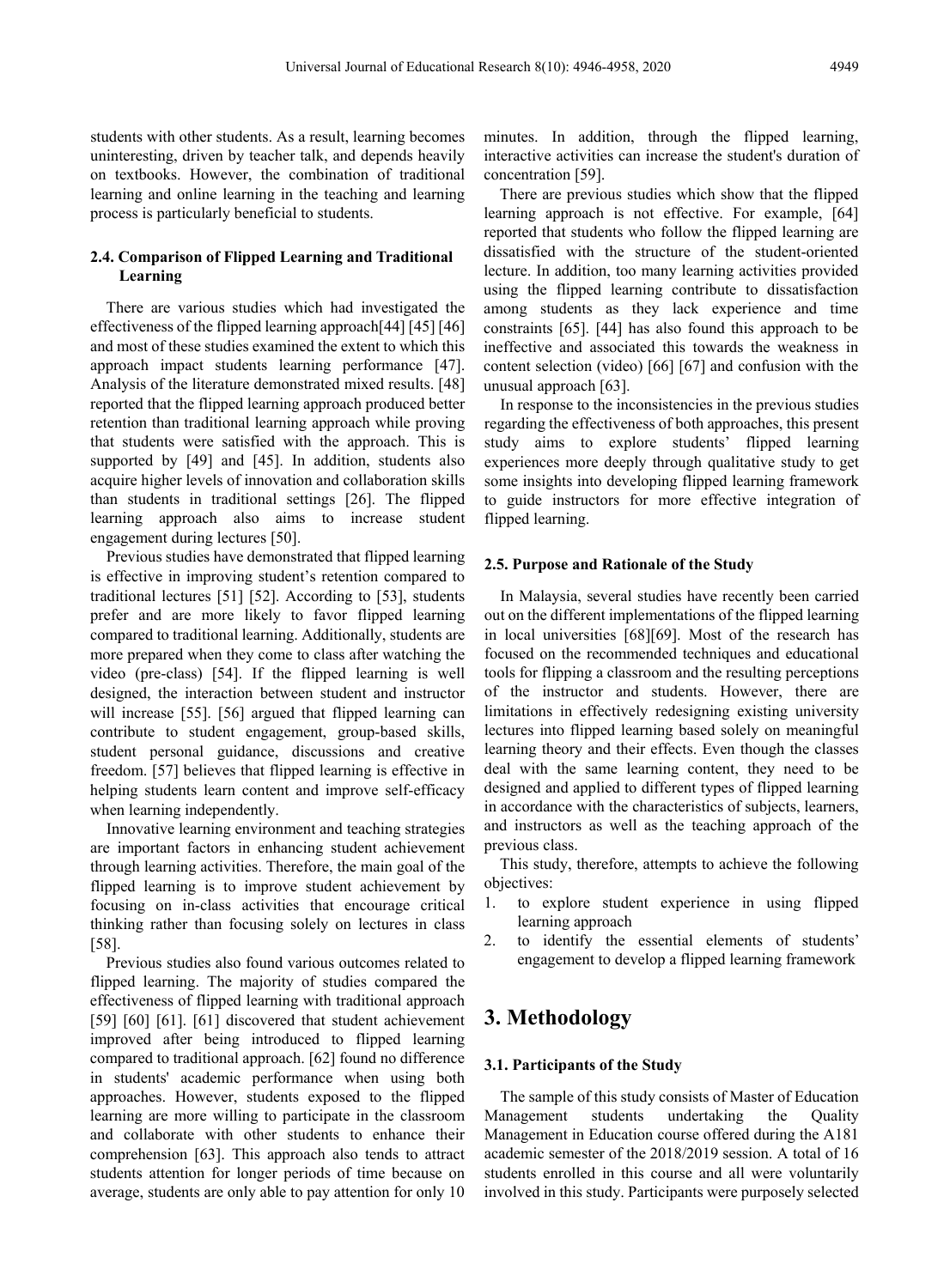based on their experience as a teacher as it could contribute towards shaping their understanding of flipped learning approach.

#### **3.2. Data Collection and Analysis**

Open-ended questionnaire was conducted online through Google Form to obtain meaningful information on students' experiences of the flipped learning approach. The questions provided were unstructured and the respondents were able to answer freely. For example, students were asked on how the flipped learning influence their motivation to learn as compared to traditional approach. Students were also asked to reflect on their participation and engagement in the flipped learning approach as compared to the traditional approach. In addition, data sources utilized for this study consisted of lecturer and students' reflections. The lecturer's reflection focuses on teaching techniques, teaching methods and teaching approaches applied throughout the semester that contribute to improving student knowledge. Gibb's Reflective Cycle Model (1998) was used as a guide in producing critical reflection writing. The data collection was conducted for 12 weeks.

This study employs thematic analysis in analyzing the data. This analysis method is very effective in analyzing patents and themes in any reference source in a specific area of knowledge [70]. The five steps in conducting the thematic analysis are (i) reading the responses obtained and documenting each response systematically, (ii) the researcher repeatedly reads the results of the documentation to ensure that the respondents and the researchers intended meaning is not conflicted, (iii) ratification is conducted on student responses should the researcher find that the documentation is somewhat ambiguous in terms of meaning and understanding, (iv) identify irrelevant data and categorize the data (v) categorized data are segregated by theme, and (vi) evaluate and redefine categorized data.

#### **3.3. Instructional Design of the Course**

Prior to the study, the researcher (first author) who is also the instructor of the course had come up with the design for the teaching and learning process for both traditional and flipped learning. The instructor utilizes existing lesson plans for traditional learning while for the flipped learning, the instructor redesigned the lesson plans taking into account three major flipped processes, namely pre-class, in-class and post-class. Lesson plans and videos for the flipped learning were peer-reviewed and feedback

was provided by other instructors.

Preliminary information on students' knowledge of Web 2.0 tools was collected at the beginning of this study. It shows that most students are familiar with Quizizz, Google Doc, Padlet, Google Form and Powtoon applications. These findings have helped the instructor to plan and design the teaching materials throughout this course. The Web 2.0 tools commonly used by students become a priority for instructors in designing the teaching material and activities.

This study is divided into two phases: the first phase, students are exposed to the flipped learning approach for 6 weeks. Through this approach, the instructor provides short videos developed through Biteable applications and Powtoon aimed at increasing student' interest. The video was uploaded to UUM Online Learning Management System prior to class (pre-class. In-class, the instructor applied Web 2.0 tools to student activities such as Kahoot, Nearpod, Crossword Activity and Quizlet to generate student knowledge. During post-class, students reflected on the relevant topics through Padlet.

In the second phase, the instructor employed traditional learning approach for 6 weeks, wherein the instructor teaches in class based upon lecture-based approach. The content of the lecture is conveyed only through oral presentation with utilizing PowerPoint slides. Through this approach, the dissemination of knowledge takes place is limited to one direction with the instructor as the center of knowledge. In the traditional learning approach, students' activities are limited during in class that include discussion and group presentation. There was no activity given to the student prior to the class.

Table 2 presents the framework of activities throughout the teaching and learning that are divided into two teaching approaches; flipped and traditional learning. In addition, the role of the instructor and student is also shown for each phase during pre-class, in-class and post-class.

Throughout the twelve weeks course, the instructor also utilized WhatsApp Group for communicating with the students and to make announcements of important matters which require immediate actions from students. On the other hand, students use the WhatsApp Group to ask questions or to express problems encountered and to receive quick responses from the instructor.

At the end of the twelve weeks course, students were required to answer open-ended questionnaire and reflections through the Google Form regarding their experiences after they have undergone two teaching approaches; traditional and flipped learning. The instructor also wrote her reflections based on her observations of the student's learning participation and engagement.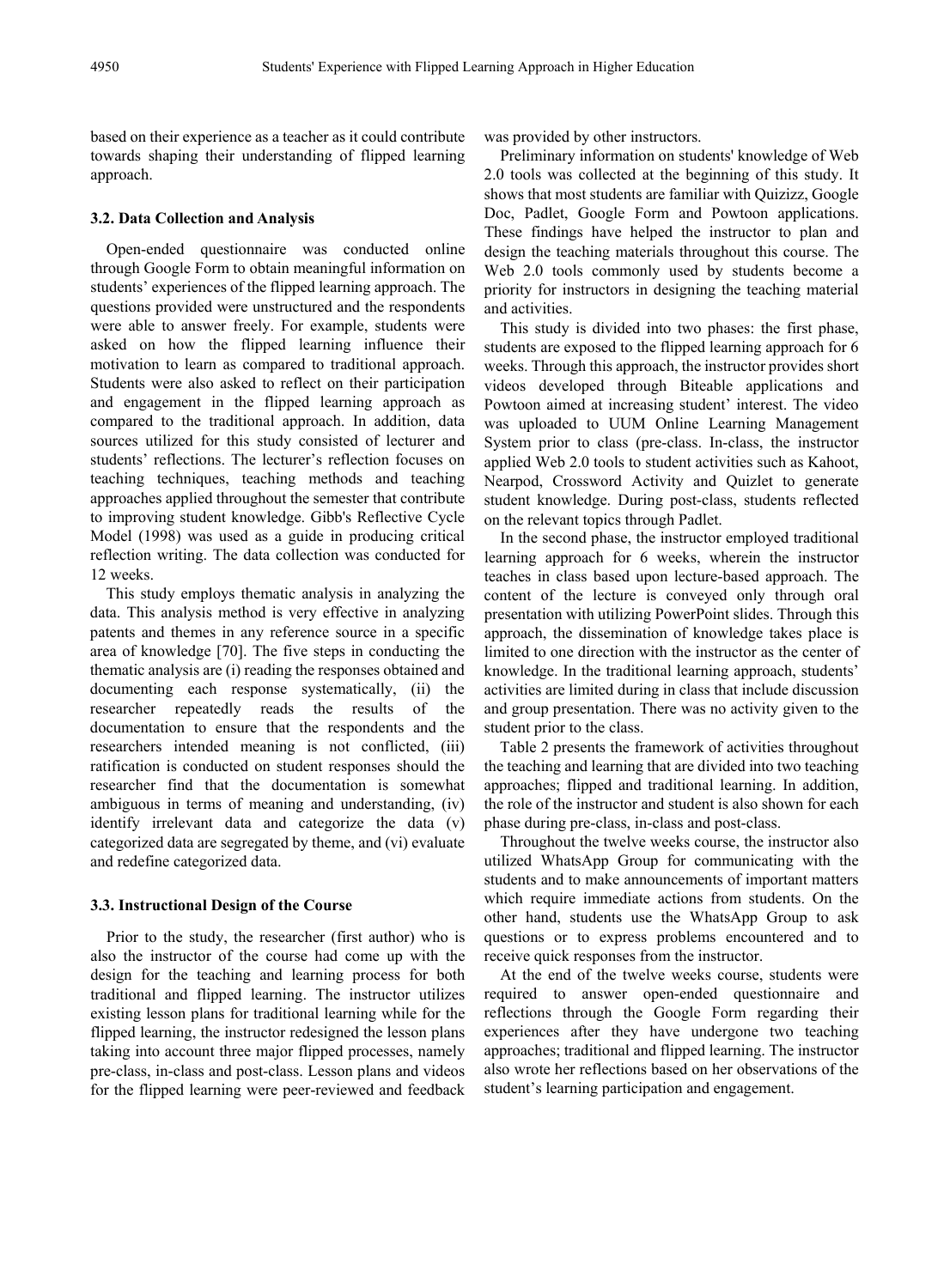| <b>Phase</b> | Flipped Learning Activities (WEEK 1-WEEK 6)   |                                                                                                    | <b>Traditional Learning Activities (WEEK 7-WEEK</b><br>12) |                              |
|--------------|-----------------------------------------------|----------------------------------------------------------------------------------------------------|------------------------------------------------------------|------------------------------|
|              | Instructor's role                             | Students' role                                                                                     | Instructor's role                                          | Students' role               |
| Pre-class    | Create video<br>٠<br>Share with students<br>٠ | Watch lecture<br>٠<br>Take note and jot<br>٠<br>down questions for the<br>instructor               |                                                            |                              |
| In-class     | Facilitate discussion<br>$\bullet$            | Group discussion<br>٠<br>Game-based learning<br>٠<br>Peer review<br>$\bullet$<br>Role playing<br>٠ | Instructor directed<br>instruction                         | Lecture<br>٠<br>Presentation |
| Post-class   | Check students'<br>understanding              | Students extend their<br>learning through reflection                                               | Check students'<br>understanding                           | Do homework                  |

**Table 2.** Framework of Activities

## **4. Findings and Discussion**

#### **4.1. Student's Engagement in the Flipped Learning Approach**

This study aims to identify key elements of students' engagement in the flipped learning approach. Analysis of data from students' and instructor's reflective writings indicate that there are four elements of students' engagement in the flipped learning approach; (i) fun learning, (ii) active learning, (iii) collaborative learning and (iv) technology enhanced learning. It has been found that when involved in flipped learning activities, students are more independent and take active roles in the teaching and learning process as discussed below.

#### (a) Fun Learning

Students' reflection of their learning experience indicates that fun learning has become one of the important elements that differentiate these two approaches. Most students (S2, S3, S4, S5, S6, S7, S9, S10, S11, S12, S13, S14, S15) agree that the flipped learning approach made the teaching and learning activities more engaging, fun and motivating. One student wrote;

"To me, the flipped learning is more interesting and effective for students who are learning while working (part time). This is because students are not bound by the time frame and can choose the appropriate time to view the video or materials provided by the lecturer. In addition, flipped learning is also more interesting and **fun** for students than traditional approach that sometimes bore students." [S12].

Engagement model defines positive emotional engagement as creating student ties to the institution and influence students' willingness to work [71]. Students who have positive emotions and find learning to be a fun process will naturally participate in the classroom community and learning activities.

Another student, who enrolled as a part-time student in this class also highlighted that flipped learning approach is fun and the activities conducted are able to increase his/her motivation to learn. He/She wrote;

"I really enjoy the activities organized by the instructor. At least my friends and I, being part time students can release tension from work by learning in a cheerful and **fun** environment. In addition, the flipped learning does not only include activities, but the instructor will teach as usual after the activity has been conducted. It can increase our motivation to learn" [S5].

Even though it was the first time the instructor introduced the flipped learning approach to the students, they found that it is easy for them to adapt to this new learning approach. In addition, they believed that the flipped learning approach is suitable to cater to different student's learning styles. For example, one of the students noted that the flipped learning approach is

"simple and fun. I was able to adapt more easily to the various teaching styles implemented [S10]. He/She further added that "I prefer flipped learning approach over traditional lectures. I would rather participate in hands-on activities than attend lecture-based lectures and discussions only" [S10].

One of the components of meaningful learning theory is the intentional component where students set their learning goals and plan their learning tracks [4]. As the respondents are also teachers, they have begun to reflect on and plan their teaching at school based on the experience they have had throughout the study.

Another student, who is also a teacher, feels that the flipped learning implementation that he has experienced can be a guide for his school.

"Teaching and learning is very effective and can be used as a guide for me to try at school [S5]."

These responses indicate that the flipped learning approach that focuses more on "hands-on activities" rather than "lecture-based approach" is able to capture students' attention and make the teaching and learning more engaging and fun.

#### (b) Active Learning

Students in this study also indicate that they have become active learners through the flipped learning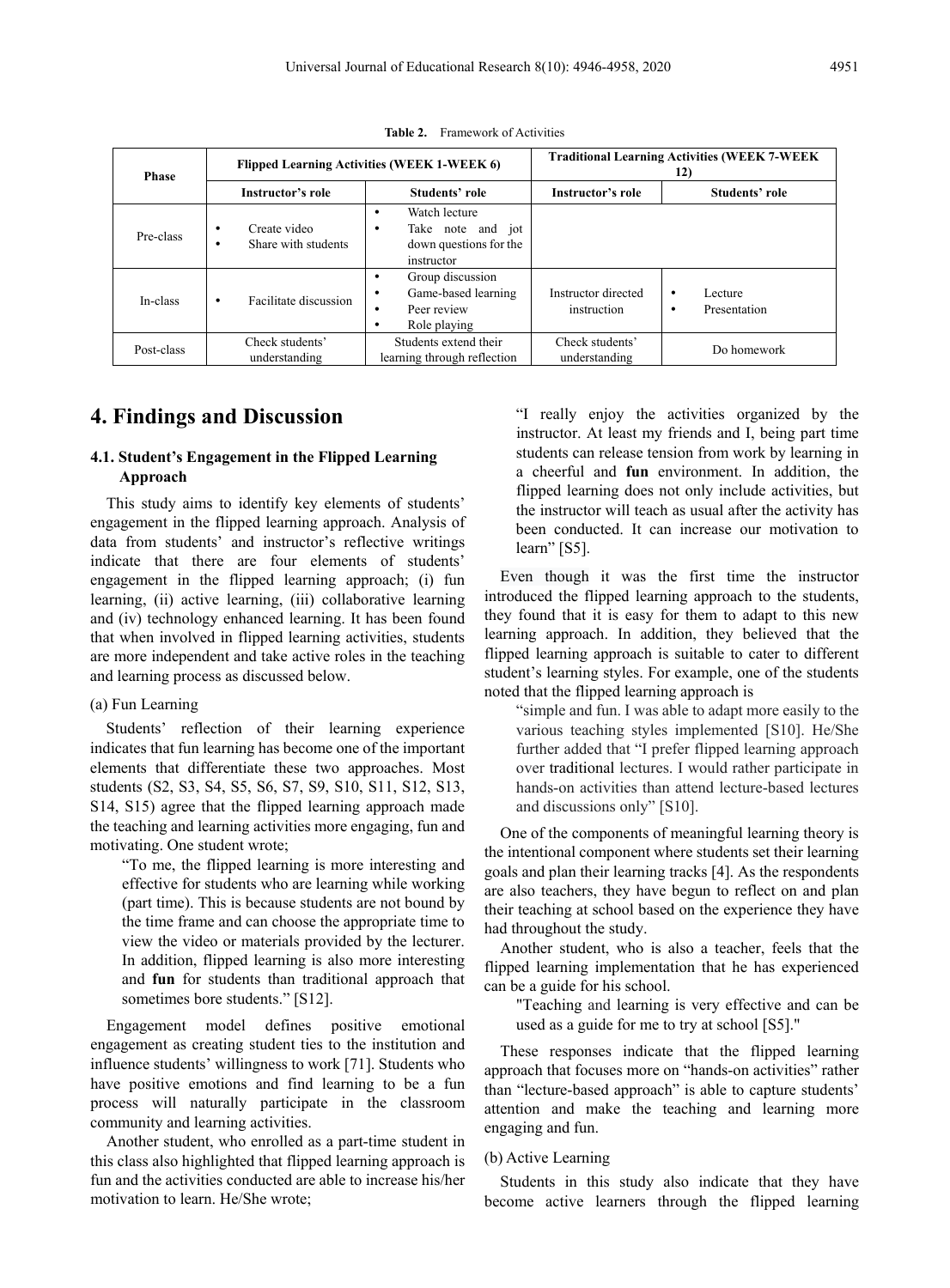activities [S2, S4, S5, S6, S7, S8, S10, S11, S13, S14]. The flipped learning approach that is more student-centered as compared to the traditional approach that is more teacher-centered has encouraged students to take active roles in the teaching and learning activities, otherwise they will not benefit from the learning activities. One student wrote;

"I can participate **actively** in the classroom. This is because, I prefer hands-on activities, (I) prefer exploring and studying materials outside of the classroom through video clips and readings." [S10].

Students are not passive listeners in active learning but play active roles in learning activities; actively manipulating objects and knowledge, and observing results from the learning activities [3].

The flipped learning activities organized by the instructor is able to encourage students to be actively involved even though it may be challenging at first. This active learning not only takes place in the classroom but continues beyond the classroom. The part time students who enrolled in this course benefited most from this approach as they are given ample time to review and study the materials before class at their own pace. One student noted;

"I was more **active** in teaching and learning when the instructor used the flipped learning approach. This is because the materials provided in advance can help me and other classmates prepare and get an idea of the topics to be learned." [S9].

In addition, another student highlighted that "through the flipped learning, I can be involved not only in the classroom but also during teaching session at home or from long distance. Through this method, my classmates and I were given the freedom to search and study a subject without being bound by just one piece of information. [S8].

Student also indicated that their participation in the teaching and learning activities as "More **active** and comprehensive as all students participated in the flipped activities, such as participating in Quizlet gamification" (S2). In another view, S2 also highlighted that in the traditional approach, the teaching and learning is more teacher centered or lecture-based and thus lack students-teachers interaction.

These examples of student's responses towards their flipped learning experience indicate that students valued the flipped learning approach which has encouraged active learning participation among them. Students also noted that through flipped learning activities, they are able to study the learning materials and take part in learning activities even before the class has started. This is supported by [72] that argued enabling students to take part in learning activities that encourage self-regulation has shown to have a positive impact on learning outcomes and engagement.

This finding is aligned with the instructor's view, "In terms of learning style, I find that students are more **active**

during flipped than traditional. Students look forward to participating in the planned and implemented activities. Contrary to tradition, where I find students to be more passive and expect information only from the instructor." (Instructor's reflection).

#### (c) Collaborative learning

This study also found that the flipped learning approach employed by the instructor encouraged collaborative learning among the students. Students indicated that they are more comfortable with the flipped learning approach as compared to the traditional learning as it encourages two-way interaction among the students and the instructor (S1, S5, S8, S10, S12, S13, S14). Some of the excerpts from the student's responses are as follows;

"The **collaboration** between me and my friends increased when using the flipped approach because we wanted to get the right answers and help our friends (S1)."

"The flipped learning approach provides an opportunity for us to conduct **discussions** and interact during and outside of the classroom and provide immediate feedback to the instructor (S10)."

In collaborative learning, students work with peers to solve problem through collaborative activities and discussions to better learn and apply their skills [3]. Unlike traditional approach, flipped learning emphasizes group discussion, problem solving and cooperative learning that requires students to collaborate with their peers to come up with creative and critical ideas.

"Through the flipped learning, we were able to conduct group activities and **discussions** as well as exchange ideas while solving any given issues/problems. Whereas through the traditional approach, we only listen to instructor and take notes provided by the instructor (S12)."

"When traditional learning is replaced with video recording and other online materials, learning will be more effective through this approach. Students will **interact**, discuss and solve problems (S14)."

In response to this, the instructor reflected that, "in addition, through flipped, the students communicate and interact better with other students. This is because the activities in the classroom are focused on the student activities rather than solely on the teaching. This indirectly encourages **collaboration** among students, teamwork and intrapersonal skills." (Instructor's reflection)

Students also highlighted the point that they "cooperate well with team members to complete assigned tasks" (S5), "often share information with friends and instructors" (S8) and feel that "learning is fun because they are able to interact and collaborate with each other" (S13).

These responses indicate that students perceived collaborative learning as an important element in the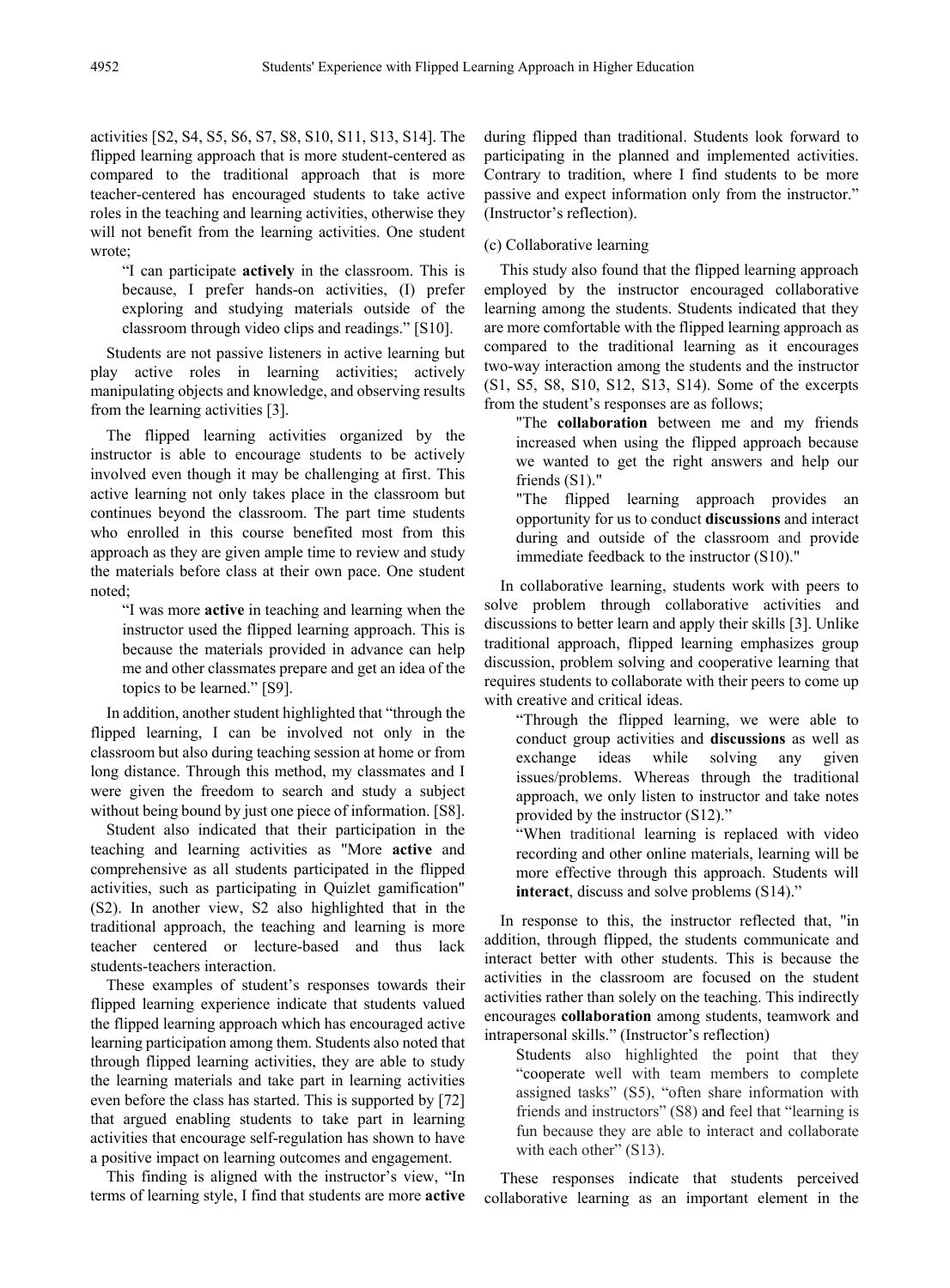flipped learning approach that help them to improve their intrapersonal and teamwork skills. This confirmed the findings of [56] and [55], that a well-designed flipped learning enable interaction to increase between students and instructors.

#### (d) Technology enhanced learning

Analysis of the data also indicated that flipped learning approach enhanced students learning through the use of technology. While some students highlighted technological difficulties such as "slow Internet access, and not understanding the application used" (S7, S9), most of the students felt that the approach is interesting and engaging. S3 wrote; "The flipped learning approach is appropriate with the present environment that requires a more fresh and modern teaching and learning and has visual and ICT aspect" (S3).

Students valued the flipped learning approach as they can study the materials provided in the form of videos or internet materials at their own time and pace. One student wrote, "I can study all the flipped learning videos or materials several times to better understand and be prepared to learn." (S9).

According to [73], effective teaching and learning involve a combination of pedagogical, technological and content knowledge. Therefore, through the flipped learning, students are not only exposed to new learning experiences, but are also exposed to the use of technology in line with learning in the 21st century that emphasizes digital skills among students.

In addition, the use of interactive and digital materials such as video and Padlet are able to capture student's attention and motivation to learn. This is further noted by S9, "I'm more motivated to learn and is prepared before the instructor began teaching. This is because through the flipped learning approach, the instructor will provide teaching materials in many forms such as a video. Therefore, I can choose an appropriate and convenient time for me to view the video provided. This makes me more motivated to learn. Besides, interesting videos and materials is able to boost my motivation to learn the topic. "

In the instructor's reflection, it was also obvious that students are more engaged in the flipped learning as compared to the traditional approach. "In terms of engagement, I find that students are fully involved in every activity that is conducted through the flipped learning. This is because students are able to participate primarily in technology-assisted activities such as Quizizz and Nearpod. Contrary to traditional learning, I find that students rely only on the instructor to obtain knowledge. Students are not striving to generate their ideas and insights." (Instructor's reflection)

#### **4.2. Framework of Flipped Learning Engagement**

The above findings on student's engagement in the flipped learning lessons suggest several elements that distinguish between the flipped and traditional learning approach. Based on the findings, the researcher proposed a possible theoretical framework that encapsulates the various learning styles and elements of flipped learning approach to describe student's engagement. Figure 2 illustrates the elements of flipped learning engagement that include fun learning, active learning, collaborative learning, and technology enhanced learning.



**Figure 2.** Framework of Flipped Learning Engagement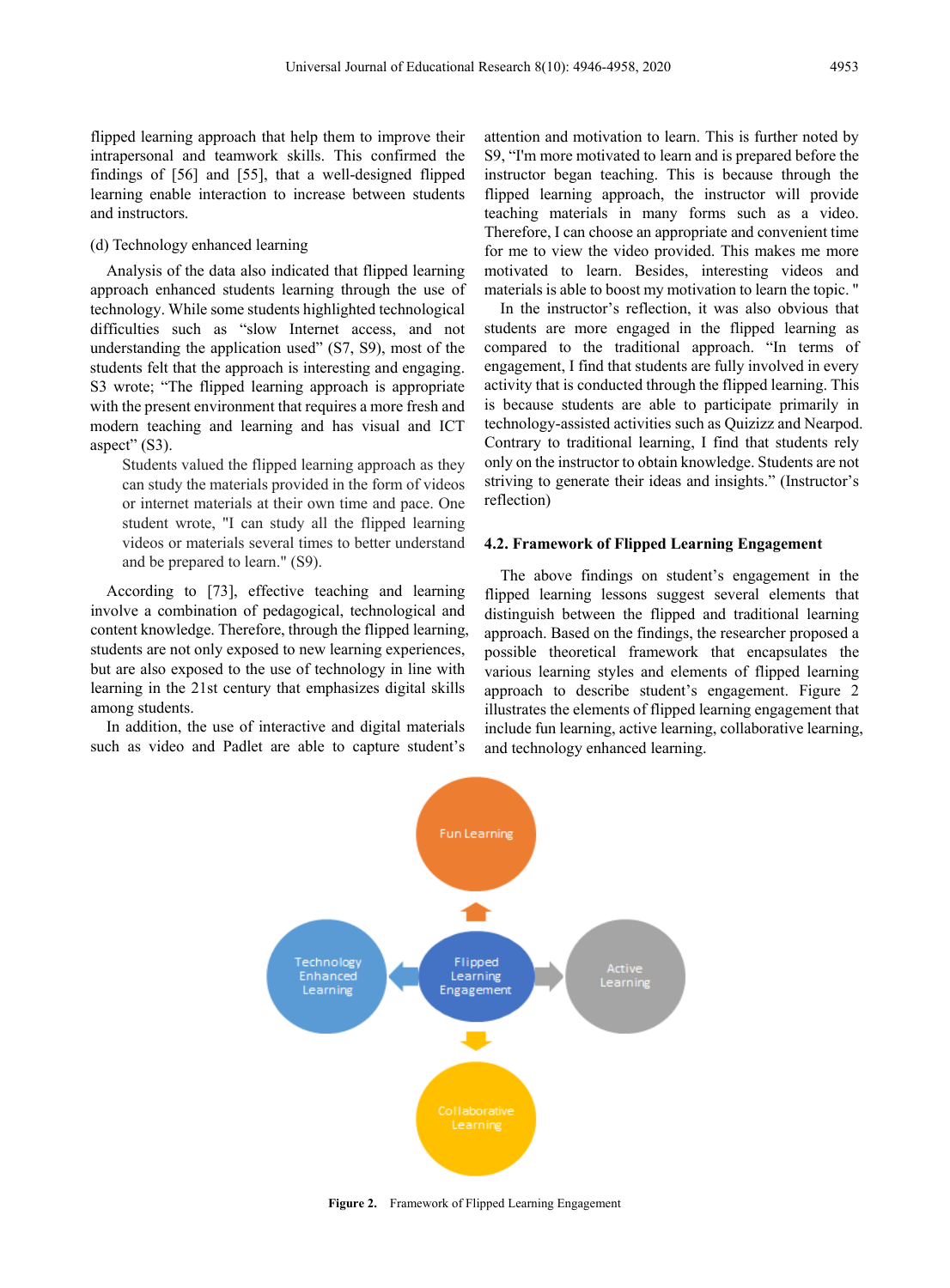The flipped learning engagement framework suggest that students engage in the flipped learning approach through active and collaborative learning supported by the technology enhanced learning activities. At the same time, students enjoy the fun learning environment within the flipped learning approach. There is a consistent body of research that reports improvements in students' engagement as well as their perceptions of the learning experience, and their motivation while utilizing the flipped learning [56][55]. To some extent, the findings on the elements of flipped learning engagement are consistent with the meaningful learning attributes that active learning and collaborative learning will produce meaningful learning.

The framework of flipped learning engagement is aligned with student engagement model. From the analysis, it has been highlighted that students are more engaged in the flipped learning as compared to the traditional approach as they involved in more active and collaborative learning activities, as well as valuing the fun learning environment. To some extent, students' engagement in these activities involved positive emotion (affective engagement), participation (behavioural engagement) and skills and strategies (cognitive engagement) [11, 12, 13, 14, 15]. In addition, the elements of flipped learning engagement found in this study are consistent with the meaningful learning attributes. This study has found two elements that are similar to the active and cooperative attributes [3]. In addition, this study found elements of fun and technology enhanced learning that also contributes to students' meaningful learning experience [6]. Thus, the framework of flipped learning proposed in this study can be used together with the meaningful learning theory and engagement theory for lecturers in higher education in designing flipped learning to ensure students are highly engaged.

Table 3 demonstrates the example of integrating meaningful learning with flipped learning approach and engagement model that can serve as a guide for curriculum designers especially the higher education instructors. Pre-class activities are designed to encourage students' intentional activities that are capable of setting their learning goals. While, in-class activities that are planned should include active, authentic and cooperative learning components in shaping meaningful learning for students. Finally, the post-class activities in the form of reflection can enhance students' constructive experiences. Throughout the flipped learning phases, there are several elements of learning engagement that can be embedded. Some of the elements however may be intertwined and embedded in different flipped learning phases.

| <b>Phase in Flipped</b><br><b>Learning Approach</b> | <b>Meaningful Learning</b><br><b>Attributes</b>  | <b>Flipped Learning Activities</b>                                                                                                                                                                                                                                               | <b>Elements of learning</b><br>engagement                |
|-----------------------------------------------------|--------------------------------------------------|----------------------------------------------------------------------------------------------------------------------------------------------------------------------------------------------------------------------------------------------------------------------------------|----------------------------------------------------------|
| Pre-class activity                                  | <b>Intentional</b><br>(Goal-directed/regulatory) | Students set their learning goals and plan<br>their learning track. Students study learning<br>materials (e.g.: videos) given by the<br>instructor before the class.                                                                                                             | Technology Enhanced<br>Learning<br>Cognitive Engagement  |
| In-class activity                                   | <b>Active</b><br>(Manipulative/observant)        | Students actively involved in a given task<br>where students should be able to manipulate<br>the objects and environmental parameters<br>the results of their<br>and<br>observe<br>manipulation.                                                                                 | Collaborative Learning                                   |
|                                                     | <b>Authentic</b><br>(Complex/Contextual)         | Students involve in real-world learning task,<br>simulation, problem-based, role play, group<br>discussion, game-based learning, hands-on<br>learning activities or other student-centered<br>learning activities to make learning easier to<br>remember and easy to understand. | Active Learning<br>Fun Learning<br>Behavioral Engagement |
|                                                     | Cooperative<br>(Collaborative/conversational)    | Students communicate, cooperate<br>and<br>collaborate to build meaningful knowledge,<br>learn the skills of other students and<br>integrate other students' knowledge to solve<br>problems and perform assigned tasks.                                                           | Cognitive Engagement                                     |
| Post-class activity                                 | <b>Constructive</b><br>(Articulative/reflective) | Students reflect on what they have learned,<br>the activities conducted, as well as their<br>observations throughout the teaching and<br>learning process.                                                                                                                       | Technology Enhanced<br>Learning<br>Affective Engagement  |

**Table 3.** Integration of Meaningful Learning with Flipped Learning Engagement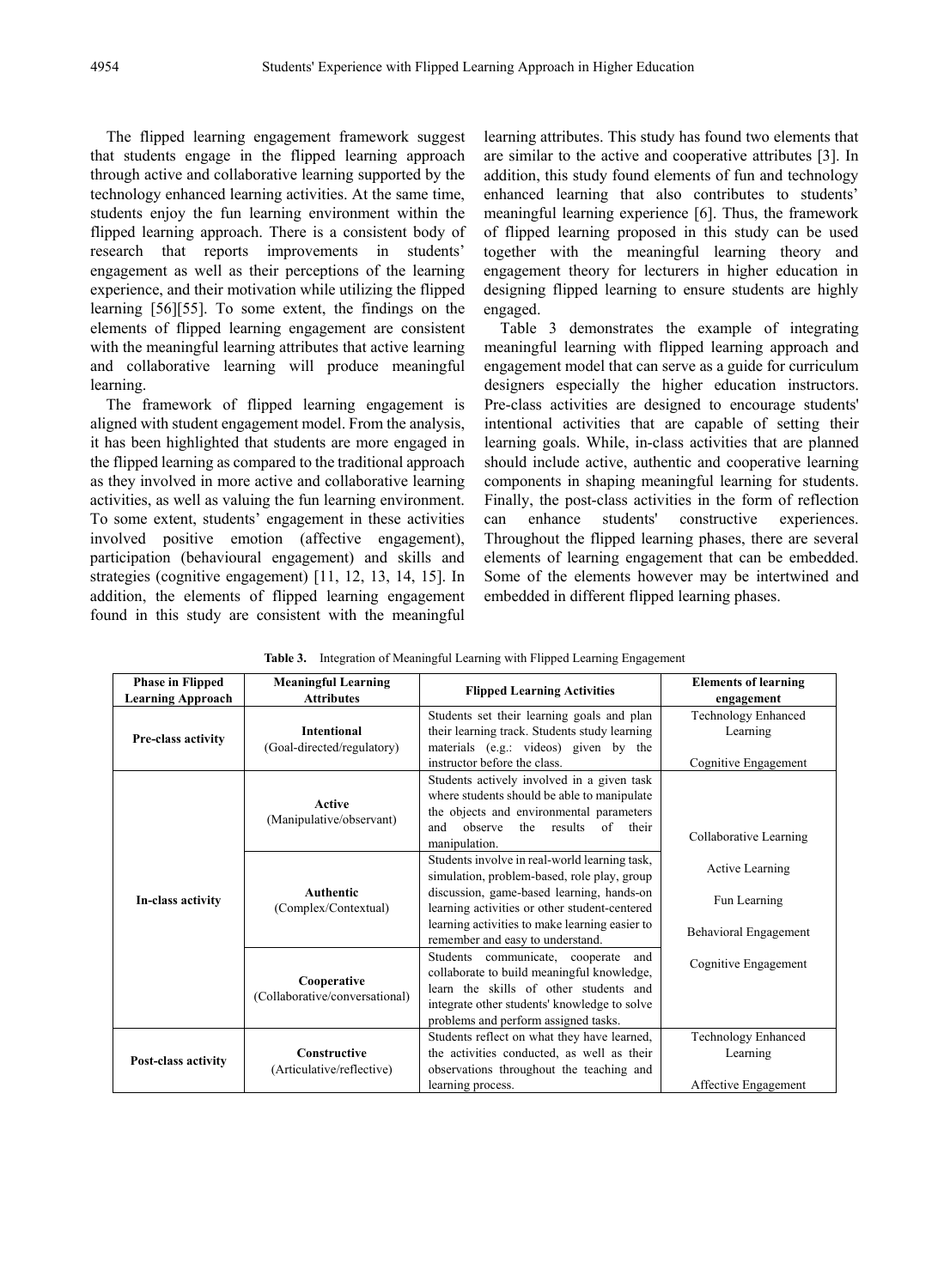## **5. Conclusions and Recommendations**

This study aims to explore students' experiences with the traditional versus flipped learning approaches in higher education and to propose a flipped learning framework to help lesson designers. Overall, the experience through the flipped learning approach has made students more active, motivated, independent and responsible for their own learning compared to traditional learning. This is supported by previous studies which affirmed that flipped learning enhances collaboration among students compared to traditional [26] [50], students are more active in flipped learning than traditional [74] [75] [76]. One possible explanation might be the hands-on learning activities, which brought positive experiences that helped them to be active, maintain attention, and ultimately learn more efficiently. In addition, the technology enhanced learning through various use of digital tool and game-based activities throughout the flipped learning phases make the learning processes more engaging and fun.

This study also provided valuable information for educators regarding instructional design and selection of an appropriate tools and learning activities to better facilitate students' engagement in the flipped learning approach. Furthermore, educators can encourage students to sharpen their technology skills along with 21st century skills.

As this study only found four elements of students' engagement in the flipped learning approach, further study should consider exploring other elements or attributes of meaningful learning and engagement models that might be having significant influence towards students' engagement in a flipped learning approach. In addition, further studies should consider educators acceptance towards implementing flipped learning approach as acceptance of change and innovation is a must and crucial for skill acquisition and survival in education 4.0 [77] such as in the flipped learning approach.

## **REFERENCES**

- [1] Fisk, P. (2017). Education 4.0 the future of learning will be dramatically different, in school and throughout life. Retrieved fromhttp://www.thegeniusworks.com/2017/01/fu ture-education-young-everyone-taught-together
- [2] Kementerian Pendidikan Malaysia. (2013). Pelan Pembangunan Pendidikan Malaysia 2013-2025 (Pendidikan Prasekolah hingga Lepasan Menengah). Putrajaya: Kementerian Pelajaran Malaysia.
- [3] Jonassen, D.H., Howland, J., Moore, J., & Marra, R.M. (2003). *Learning to Solve Problems with Technology: A Constructivist Perspective* (2nd. ed). Columbus, OH: Merrill/Prentice- Hall.
- [4] Howland, J., Jonassen, D.H. & Marra, R.M. (2012). *Meaningful learning with technology.* (4th ed.). Columbus, OH: Merrill/ Prentice-Hall.
- [5] Hussain, R. M. R., & Al Saaidi, K. K. (2019). Students as designers of E-book for authentic assessment. Malaysian Journal of Learning and Instruction, 16(1), 23-48.
- [6] Sailin, S. N. & Mahmor, N. A. (2018). Improving Student Teachers' Digital Pedagogy Through Meaningful Learning Activities. *Malaysian Journal of Learning and Instruction*. 15 (2), 143-173.
- [7] Hill, L. H. (2005). *Concept Mapping to Encourage Meaningful Student Learning. Adult Learning, 16(3-4), 7–13.* doi:10.1177/104515950501600302
- [8] Hamdan, N., P. McKnight, McKnight, K., & Arfstrom, K. (2013). The flipped learning model: A white paper based on the literature review. *The Flipped Learning Network*. Retrieved from http://www.flipped learning.org/cms/lib07/ VA01923112/Centricity/Domain/41/WhitePaper\_FlippedL earning.pdf
- [9] Jimoyiannis, A., Tsiotakis, P., Roussinos, D., & Siorenta, A. (2013). Preparing teachers to integrate Web 2.0 in school practice: Toward a framework for Pedagogy 2.0. *Australasian Journal of Educational Technology*, *29*(2), 248-267.
- [10] Janosz, M. (2012). Outcomes of engagement and engagement as an outcome: Some consensus, divergences, and unanswered questions. In S.L. Christenson, A.L. Reschly & C. Wylie. (Eds.), Handbook of research on student engagement (pp.695-703). New York: Springer.
- [11] Skinner, E. A. & Belmont, M. J. (1993). Motivation in the classroom: Reciprocal effects of teacher behavior and student engagement across the school year. Journal of Educational Psychology, 85(4), 571-581. Retrieved from http://sfx.unimelb.hosted.exlibrisgroup.com/
- [12] Furlong, M. J., Whipple, A. D., St. Jean, G., Simental, J., Soliz, A. & Punthuna, S. (2003). Multiple contexts of school engagement: Moving toward a unifying framework for educational research and practice. The California School Psychologist, 8, 99-113. Retrieved from www.education.uc sb.edu
- [13] Fredricks, J.A., Blumenfeld, P.C. & Paris, A.H. (2004). School engagement: Potential of the concept, state of the evidence. Review of Educational Research, 74(1), 59-109. doi:128.250.144.144.
- [14] Slattery, B (2018). In the groove: A case study into drumming and student engagement. http://hdl.handle.net/11 343/214092
- [15] Skinner, E., Furrer, C., Marchand, G. & Kindermann, T. (2008). Engagement and disaffection in the classroom: Part of a larger motivational dynamic? Journal of Educational Psychology, 100(4), 765-781. doi:10.1037/a0012840.
- [16] Bundick, M. J., Quaglia, R. J., Corso, M. J. & Haywood, D. E. (2014). Promoting student engagement in the classroom. Teachers College Record, 116(040302). Retrieved from http://www.tcrecord.org.ezp.lib.unimelb.edu.au/content.asp ?contentid=17402
- [17] Zepke, N. & Leach, L. (2010). Improving student engagement: Ten proposals for action. Active Learning in Higher Education, 11(3), 167-177. doi:10.1177/146978741 0379680
- [18] Coates, H., Hillman, K., Jackson, D., Tan, L., Daws, A.,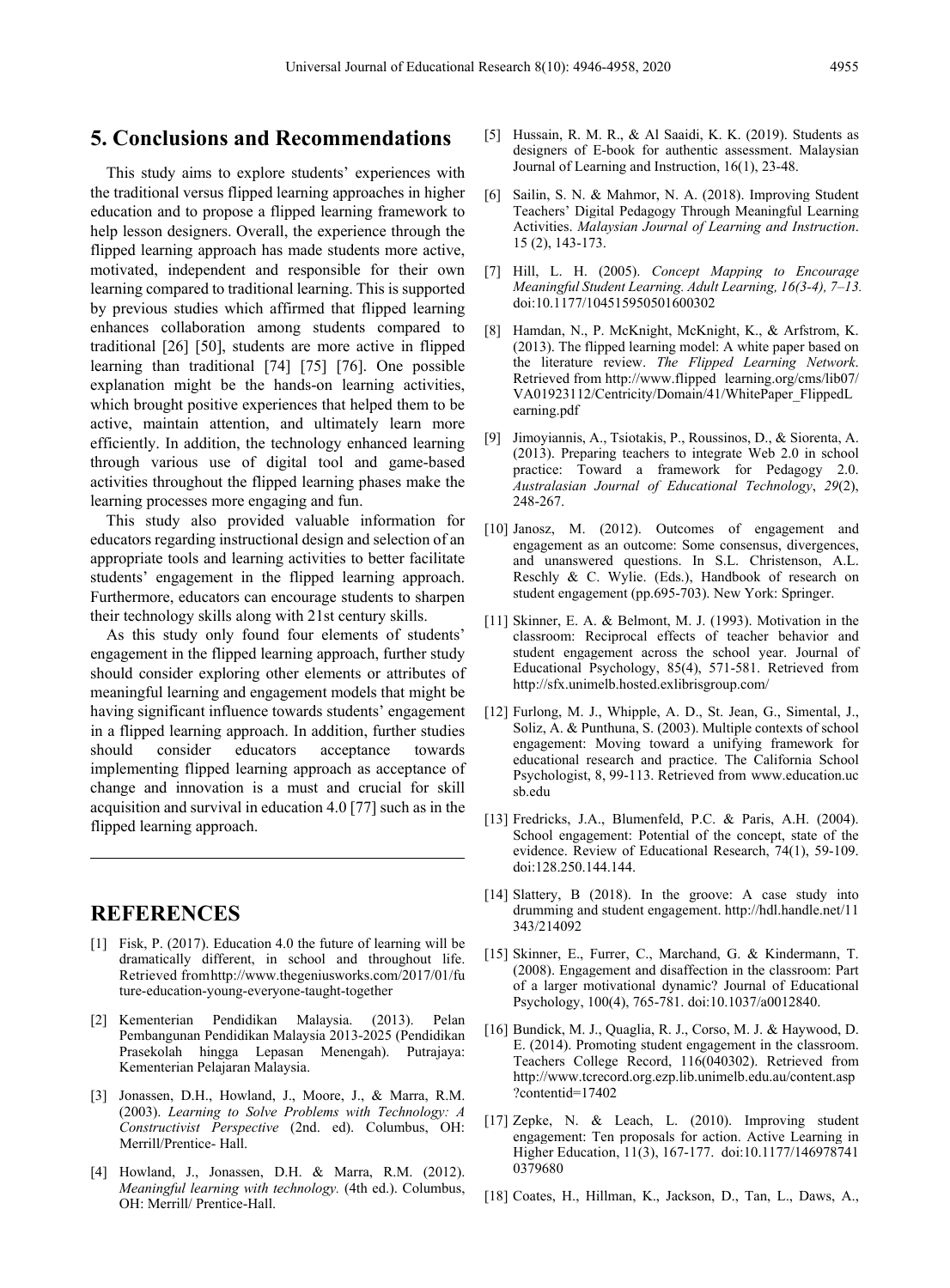Rainsford, D. & Murphy, M. (2008). Attracting, engaging and retaining: New conversations about learning. Australasian Student Engagement Report (AUSSE). Camberwell: ACER.

- [19] Pekrun, R. (2014). Achievement emotions. In M.J. Furlong, R. Gilman & E.S. Huebner (Eds.), Handbook of positive psychology in schools (pp.146-164). New York: Routledge.
- [20] Ash, K. (2012). Educators evaluate "flipped classrooms." *Education Week*. Retrieved from https://www.edweek.org/e w/articles/2012/08/29/02el-flipped.h32.html
- [21] Heyborne and Perrett (2016) Heyborne, W. H., & Perrett, J. J. (2016). To flip or not to flip? Analysis of a flipped classroom pedagogy in a general biology course. *Journal of College Science Teaching*, *45*(4), 31-37. doi:10.2505/4/jcst16\_045\_ 04\_31
- [22] Flipped Learning Network (FLN). (2014). *The four pillars of* 1, 2018 from https://flippedlearning.org/definition-of-flipped-learning.
- [23] Nguyen, B., Yu, X., Japutra, A., & Chen, C.-H. S. (2015). *Reverse teaching: Exploring student perceptions of "flip teaching." Active Learning in Higher Education, 17(1), 51– 61.* doi:10.1177/1469787415616727.
- [24] Johnson, L., Adams Becker, S., Estrada, V., & Freeman, A. (2015).*NMC Horizon report: 2015 higher education edition.* Austin (Texas): The New Media Consortium. Retrieved from http://cdn.nmc.org/media/2015-nmc-horizon-report-H E-EN.pdf
- [25] Barseghian T (2011). Three trends that define the future of teaching and learning. *Mind/Shift How We Learn*. Available at: http://blogs.kqed.org/mindshift/2011/02/three-trends-that-d efine-the-future-of-teaching-and-learning/ (accessed 10 July 2012).
- [26] Bergmann, J., & Sams, A. (2012). *Flip your classroom: Reach every student in every class every day.* Alexandria, VA: International Society for Technology in Education.
- [27] Lai, C. L., & Hwang, G. J. (2016). A self-regulated flipped classroom approach to improving students' learning performance in a mathematics course. *Computers & Education, 100*, 126-140. https://doi.org/10.1016/j.compedu .2016.05.006.
- [28] Kong, S. C. (2014). Developing information literacy and critical thinking skills through domain knowledge learning in digital classroom: An experience of practicing flipped classroom strategy. *Computers & Education, 78*, 160-173. https://doi.org/10.1016/j.compedu.2014.05.009
- [29] Kong, S. C. (2015). An experience of a three-year study on the development of critical thinking skills in flipped secondary classrooms with pedagogical and technological support. *Computers & Education, 89*, 16-31.https://doi.org/ 10.1016/j.compedu.2015.08.017
- [30] Bristol, T. (2014). Flipping the Classroom, Teach Learn Nurs 9, 43–46.
- [31] Formica, S.P.; Easley, J.L.; Spraker, M.C (2010). Transforming common-sense beliefs into Newtonian thinking through just-in- time teaching. *Phys. Educ. Res.*, *6*,  $1 - 7$ .
- [32] Clark, R. C., & Mayer, R. E. (2008). Learning by viewing versus learning by doing: Evidence-based guidelines for principled learning environments. *Performance* principled learning environments. *Performance Improvement*, *47*(9), 5–13. https://doi.org/10.1002/pfi.2002 8
- [33] Johnson, L., Adams Becker, S., Cummins, M., Estrada, V., Freeman, A., & Hall, C. (2016). *NMC Horizon report: 2016 higher education edition*. Austin (Texas): The New Media Consortium. Retrieved from http://cdn.nmc.org/media/2015 -nmc-horizon-report-HE-EN.pdf
- [34] Gerstein, J. (2012). The flipped classroom model: a full picture. User Generated Education, 14, 137–145.
- [35] Chen, Y., Wang, Y., Kinshuk, & Chen, N. S. (2014). Is FLIP enough? Or should we use the FLIPPED model instead? Computers and Education, 79, 16–27.
- [36] Kim, M. K., Kim, S. M., Khera, O., & Getman, J. (2014). The experience of three flipped classrooms in an urban university: An exploration of design principles. *The Internet and Higher Education*, *22*, 37-50.
- [37] Nederveld, A., & Berge, Z. L. (2015). Flipped learning in the workplace. *Journal of Workplace Learning*, 27(2), 162-172.
- [38] Brame, C., (2013). Flipping the classroom. Vanderbilt University Center for Teaching. Retrieved May 19, 2015 from: URL: http://cft.vanderbilt.edu/guides-sub-pages/flipp ing-the-classroom/.
- [39] Havice, W.L. (1999). College students' attitudes toward oral lectures and intergrated media presentations. Journal of Technology Studies. XXV (1): 51-56.
- [40] Stinson, B.M., & Claus, K. (2000). The effects of electronic classrooms on learning English composition: A middle ground between traditional instruction and computer based instruction. Technological Horizons in Education. 27(8): 106-107.
- [41] Neo, M. & Rafi, A. (2007). Designing interactive multimedia curricula to enhance teaching and learning in the Malaysian classroom- from teacher-led to student-centered experiences. International Journal of Instructional Media. 34(1): 51-59.
- [42] Sloan Consortium (2007). Effective practices. Available: www.sloan-c.org/effective/browse.asp.
- [43] Charlton, B. G. (2006). Lectures are such an effective teaching method because they exploit evolved human psychology to improve learning. *Medical Hypotheses, 67*(6), 1261–1265. https://doi.org/10.1016/j.mehy.2006.08.001.
- [44] Szparagowski, R. (2014). The effectiveness of flipped classroom. Honors Projects. Paper 127.
- [45] Tally, C.P., & Scherer, S. (2013). The enhanced flipped classroom: Increasing the academic performance with student-recorded lecturers and practice test in a flipped 'STEM' course. *The Journal of Negro Education*, 82(3), 339-347.
- [46] Vaughan, M. (2014). Flipping the learning: An investigation into the use of the flipped classroom model in introductory teaching course. *Education Research and Perspectives*, 41, 25-41.
- [47] Raths, D. (2014). Assessing the flipped classroom's impact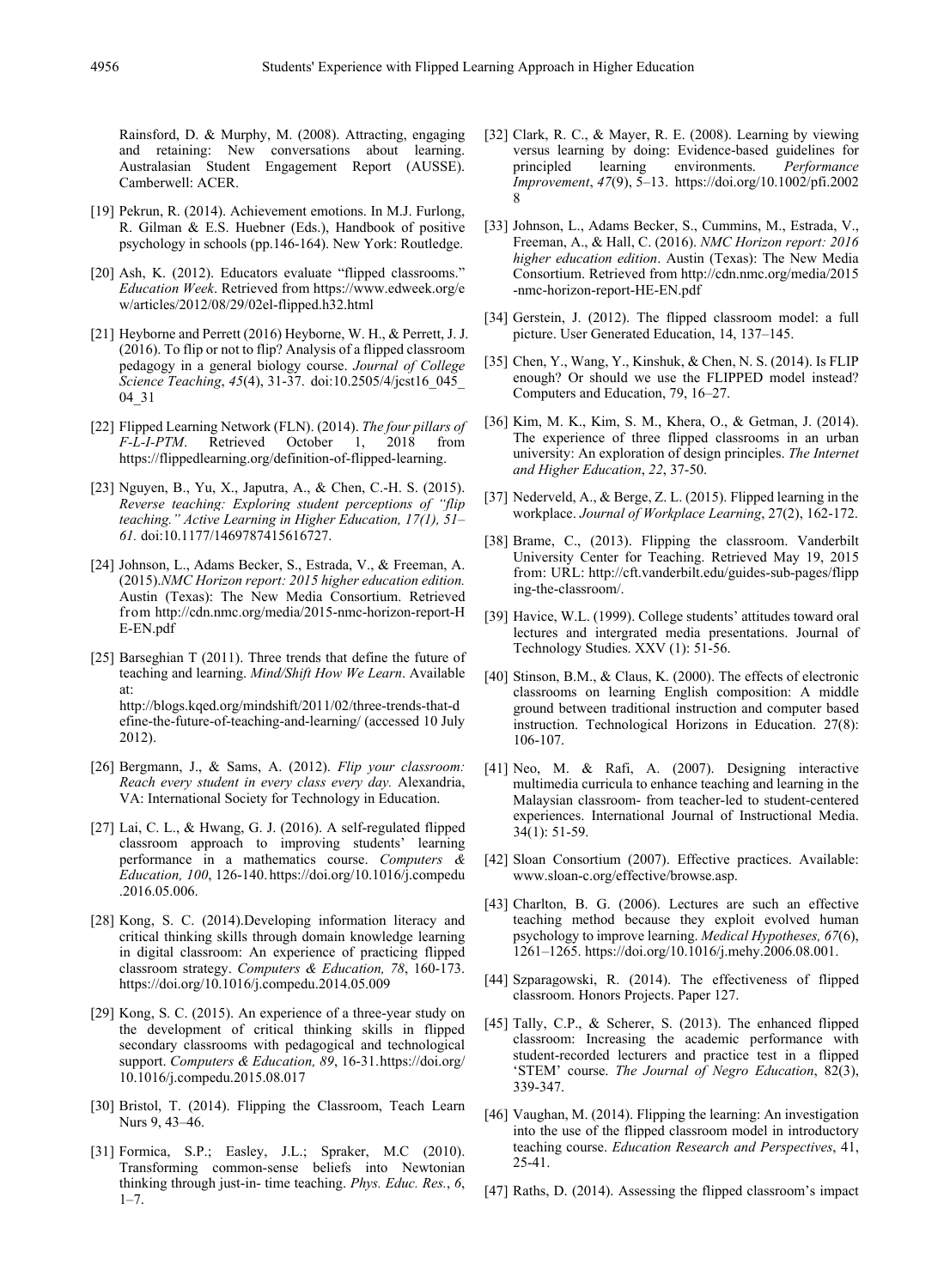on learning. Teaching and Learning.https://campustechnolo gy.com/articles/2014/01/22/assessing-the-flipped-classroom s-impact-on-learning.aspx.

- [48] Minhas, P., Ghosh, A., & Swanzy, L. (2012). The effects of passive and active learning on student preference and performance in an undergraduate basic science course. *Anatomical Science Education,* 5(4), 200-207.
- [49] Davies, R.S., Dean, D.L., & Ball, N. (2013). Flipping the classroom and instructional technology intergration on a college-level information system spreadsheet course. *Educational Technology Research and Development,* 61, 563-580.
- [50] Toto, R. & Nguyen, H. (2009). Flipping the work design in an industrial engineering course. Paper presented at the ASEE/IEEE Frontiers in Education Conference, San Antonio, TX.
- [51] Day, J. A., dan Foley, J. D. (2006). Evaluating A Web Lecture Intervention in A Human – Computer Interaction Course. IEEE Transactions on Education. 49(4), 420–431.
- [52] Flumerfelt, S., & Green, G. (2013). Using Lean in the Flipped Classroom for At Risk Students. Education Technology and Society. 16 (1), 356–366.
- [53] Lage, M. J., Platt, G. J., Treglia, M., dan Lage, J. (2000). Inverting the Classroom: A Gateway to Creating an Inclusive Learning Environment. The Journal of Economic Education.31(1), 30–43.
- [54] DeGrazia, J. L., Falconer, J. L., Nicodemus, G., & Medlin, W. (2012). Incorporating screencasts into chemical engineering courses. Paper presented at the 119th Annual Conference of the American Society for Engineering<br>Education, San Antonio, TX. Retrieved from Education, San Antonio, TX. Retrieved from http://www.engr.uky.edu/~aseeched/papers/2012/5025.pdf.
- [55] Roehl, A., Reddy, S. L., & Shannon, G. J. (2013). The flipped classroom: An opportunity to engage millennial students through active learning strategies. Journal of Family and Consumer Sciences, 105(2), 44-49.
- [56] Millard, E. (2012). 5 reasons flipped classrooms work: Turning lectures into homework to boost student engagement and increase technology-fueled creativity. University Business, December, 26–29. Retrieved from http://www.universitybusiness.com/article/5 reasons-flipped-classrooms-work.
- [57] Enfield, J. (2013). Looking at the impact of the flipped classroom model of instruction on undergraduate multimedia students at CSUN. Techtrends, 57(6), 14-27.
- [58] Huang, Y. M., & Chiu, P. S. (2015). The effectiveness of the meaningful learning-based evaluation for different achieving students in a ubiquitous learning context. *Computers & Education*, *87*, 243-253. doi: 10.1016/j.compedu.2015.06.009.
- [59] McLaughlin, J. E., Roth, M. T., Glatt, D. M., Gharkholonarehe, N., Davidson, C. A., Griffin, L. M., & Mumper, R. J. (2014). The flipped classroom: a course redesign to foster learning and engagement in a health professions school. *Academic Medicine*, *89*(2), 236-243.
- [60] Pierce, R., Fox, J., & Dunn, B. J. (2012). Instructional design and Assessment: Vodcasts and active learning exercises in a

"flipped classroom" model of a renal pharmacotherapy module. *American Journal of Pharmaceutical Education*, *76*(10), 1-5.

- [61] Wilson, S. G. (2013). The flipped class: A method to address challenges of an undergraduate course.*Teaching of Psychology*, *40*(3), 193-199.
- [62] Findlay-Thompson, S., & Mombourquette, P. (2014). Evaluation of a flipped classroom in an undergraduate business course. *Business Education and Accreditation, 6*(*1*), 63-71.
- [63] Strayer, J. (2012). How learning in an inverted classroom influences cooperation, innovation, and task orientation. *Learning Environments Research, 15*, 171-193. doi:10.1007/s10984-012-9108-4.
- [64] Strayer, J. (2007). The effects of the classroom flip on the learning environment: A comparison of learning activity in a traditional classroom and a flip classroom that used an intelligent tutoring system. (Doctoral dissertation).
- [65] Butt, A. (2014). Student views on the use of a flipped classroom approach: Evidence from Australia. *Business Education and Accreditation, 6*(1), 33–44.
- [66] Boucher, B., Robertson, E., Wainner, R., & Sanders, B. (2013). "Flipping" Texas State University's phys- ical therapist musculoskeletal curriculum: Implementation of a hybrid learning model. *Journal of Physical Therapy Education, 27*(3), 72.
- [67] Guerrero, S., Baumgartel, D., & Zobott, M. (2013). The use of screencasting to transform traditional pedagogy in a preservice mathematics content course. *Journal of Computers in Mathematics and Science Teaching, 32*(2), 173–193.
- [68] Raihanah, M. M. (2014). Flipped classroom & meaningful learning among UKM graduate students: A teacher's reflection. In Mohamed Amin Embi (Ed.), Blended & flipped learning: Case studies in Malaysian HEIs. (pp. 255-274). Centre for Teaching &Learning Technologies, Universiti Kebangsaan Malaysia & Department of Higher Education, Ministry of Education Malaysia.
- [69] Zaid Alsagoff, Baloch, H., & Norhasliza Hashim. (2014). Flipping large lectures @ IMU. In Mohamed Amin Embi (Ed.), Blended & flipped learning: Case studies in Malaysian HEIs. (pp. 255-274). Centre for Teaching & Learning Technologies, Universiti Kebangsaan Malaysia & Department of Higher Education, Ministry of Education Malaysia.
- [70] Braun, V., Clarke, V. (2006). Using thematic analysis in psychology. Qualitative Research in Psychology, 3, 77–101.
- [71] Connell, J.P., & Wellborn, J.G. (1990). Competence, autonomy and relatedness: A motivational analysis of self-system processes. In M.R. Gunnar & L.A. Sroufe (Eds.), Self processes in development: The Minnesota symposium on child psychology (Vol. 23, pp. 43–77). Hillsdale, NJ: Erlbaum.
- [72] Dignath, C., Buettner, G., & Langfeldt, H.P. (2008). How can primary school students learn self-regulated learning strategies most effectively? Educational Research Review, 3(2), 101-129.
- [73] Mishra, P, & Koehler, M.J. (2006). Technological